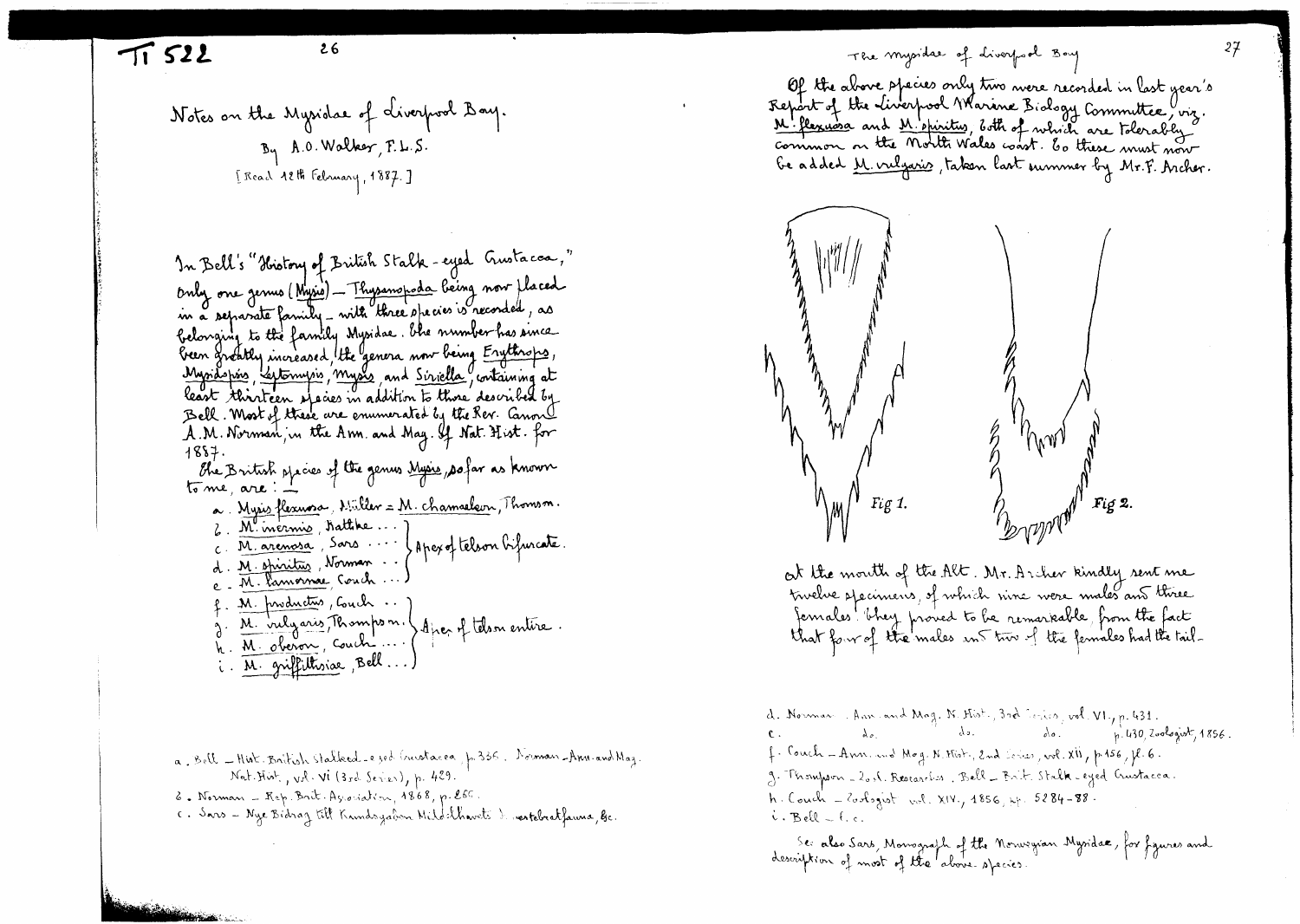## $28$  Liverpool Biological Dociety.

.<br>.,

"lIIlijliliok.."..,~-,

prece or telson ( $\underline{i}$  .  $\underline{e}$  . the modified terminal regments of the  $\,$ *~a'f~)~.J.*

bhe normal telson tapers grasually with almost straight ~..~ **to** '" *fv'\4N\~~1* ~.~ t~Ji4 <sup>~</sup> two bides to a marrow apex, which terminates in two st<br>and rather long prines, having two very small sp when the major purits, having two very small sy<br>between them (fig. 1). In one of the males the about<br>consists only in having three instead of two pmall between them, but in the other three almormal makes and consists only in having three instead of two amall spines in the two females the spines at the apex are  $\lambda$ <br>in the two females the spines at the apex are  $\lambda$ minervis, and are irregular in pize and d<br>one of the females the Felon itself **is** m<br>metrical , as phown by the drawing *[fig.* mmervins, and are irregular in size and direction, and in metrical, as shown by the drawing (fig. 2).

Mr. Ancher informs me that there is much servage is the Alt, which may perhaps be the cause of the abnormality<br>in greation. Had only one of the abnormal specimens been taken without lang of the normal form it is easily<br>conceivable that a new species might have been founded it; the moral of which is that when one flas a cf <sup>1</sup> recuring a number of specimens one should throug do so.<br>Nt= Sim that P was written 2 for the M i Note. Since the above mas written I have taken Mysi  $\frac{1}{2}$  (Couch), at Coingn Bay, in three fathoms, on the i/w<br>| ha  $e_{4}$  th May, 1887, it was taken with other Gustacea in a tredge lined nith canvas, and fraving the lips protected by<br>round sticks fastened on them so as to prevent them from<br>chaging into the sand *d~d-* <sup>~</sup> *'~I)~l.*

## $W$ alber,  $A.0$ .

*1~gf*

*i lis on the Mysidae of Liverpool Boy* Trocee**d** Trains inversive Bive Soc., Vol. 1, 1887, p. 28 - 2 *rr*